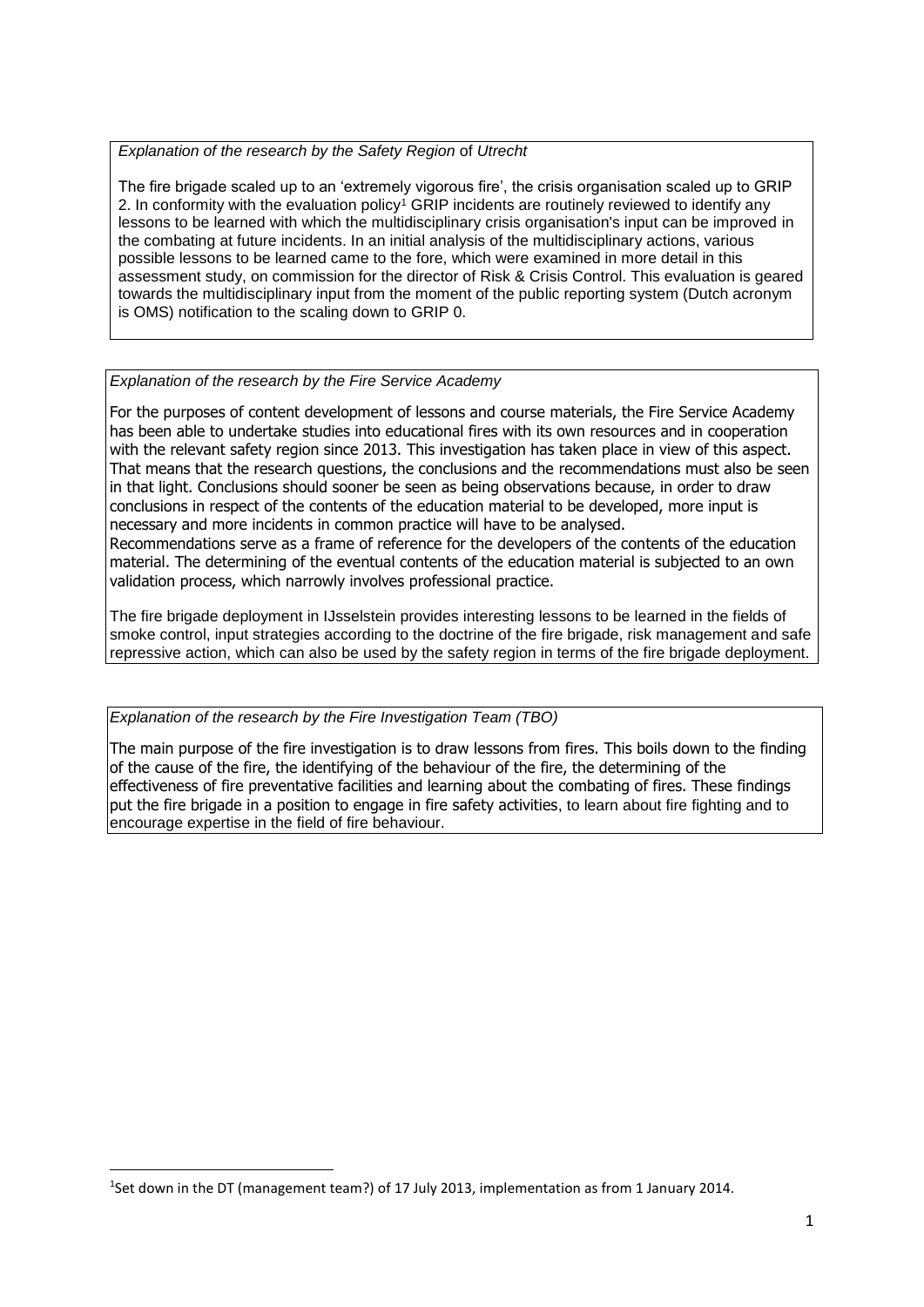# **DRAFT**

# *Management Summary Evaluation Report. Extremely vigorous fire GRIP 2, Zomerdijk IJsselstein, 22 June 2013*

The focus of this evaluation report is the fire that occurred in the multi-tenanted business premises at 11 Zomerdijk in IJsselstein on 22 June 2013.

Various parties participated in this investigation:

- Safety Region of Utrecht (Dutch acronym is VRU). The region wants to learn about the multidisciplinary aspects of the crisis control and of the risk management, as well as the taking of safe repressive action. It's for this reason that the VRU have initiated an investigation and have asked the research groups of Fire Sciences and the department of Fire Prevention at the IFV (Fire Service Academy) to participate in part of the investigation in the context of education material content.
- The Fire Investigation Team (Dutch acronym is TBO) of the Safety Region Gooi & Vechtstreek and Safety Region Flevoland. The TBO was asked to conduct an investigation into the cause of the fire, the behaviour of the fire and the influence of preventative and repressive measures on the behaviour of the fire.

The investigations by the VRU, the Fire Service Academy and the TBO are consolidated in this single evaluation report. The VRU has geared itself towards the multidisciplinary aspects of the crisis control and the IFV and the fire investigation team have concentrated on the mono-disciplinary aspects of the fire brigade.

# 1. Purpose of the evaluation

The purpose of the evaluation is to identify lessons to be learned and to detail these into recommendations which can improve the multidisciplinary input of the crisis organisation and the prevention of future incidents (fire squad deployment).

#### 2. Description of the incident

On Saturday 22 June 2013 at about 09:20 hours the Regional Alarm Centre received a warning that there was a fire at the gym situated along Zomerdijk in IJsselstein. The gym was housed in business premises that accommodated approximately sixteen tenants. The building was built in 1975, and major renovations had taken place in 1987 and 1993 in which an extra floor was built on top of the existing building. In conformity with the station order table, the fire alarm was signalled in the first instance to the IJsselstein fire station. On arrival of the first fire engines at the scene, the staff from the gym said that the fire was at the meter box of the sauna. At the meter box nothing was observed, but on the thermal imaging camera, spots were visible above the ceiling at the sauna. On opening up the ceiling, there was indeed a fire, which was extinguished immediately. When the deployed squad wanted to go to the floor above the sauna room, they walked straight into a wall of smoke. Soon thereafter action was upscaled to a 'moderately vigorous' fire ranking.

In order to combat the fire, a 'highly vigorous' fire ranking was ascertained at 12:42 hours, immediately followed by an 'extremely vigorous' fire ranking. The thatched-roof fire-fighting squads from Werkhoven and Kamerik, also known as the 'thatcher squads' were also alerted. The consideration by the Duty Officer (OVD) to alert these 'thatchers' was because they would be able to approach and extinguish a fire in the interconnecting floor area with their *fognails*.

Shortly after the outbreak of the fire the mayor was informed. At about 13:30 hours the crisis organisation was upscaled to GRIP 1 (coordinated regional incident prevention procedure), after which the CoPI (incident place command) met with each other eighteen times during the afternoon and evening. Despite the municipal processes of communications and relief facilities already having been started up, the mayor wanted to assemble the (core) municipal policy team (GBT). At 17:43 hours the crisis organisation upscaled to GRIP 2, because of the persistent smoke and the effect region.

During the incident, the dilemma whether to evacuate or not, continuously played a role amongst the squads. In the course of the evening it was decided not to evacuate the residential suburb, but to maintain the previously given advice to keep 'windows and doors closed'. At the beginning of the evening, around 19:00 hours, the 'all clear' signal was given. Bringing the fire under control lasted until the next morning. After midnight, at around 00:55 hours, the crisis organisation scaled down to GRIP 1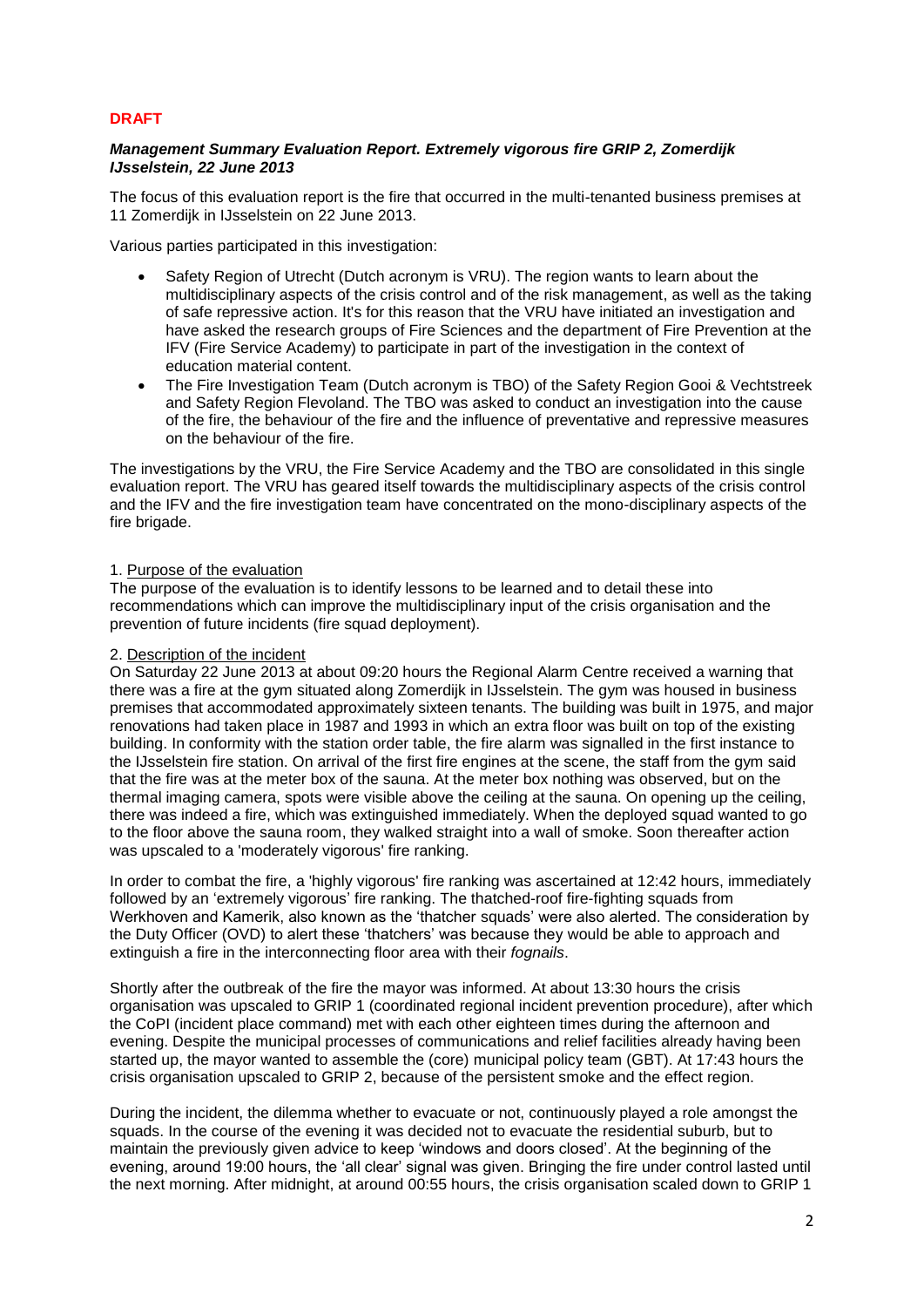because there was no effect region anymore. However, it was decided to maintain the status GRIP 1 due to the possible developments in the DIY store situated in the multi-tenanted business premises: at about 00:00 hours it was known that there were still bottles of turpentine and turpentine-based paint stored at the DIY on the ground floor. Based on this information, the Duty Officer had a soil dam constructed to prevent a spread of the fire as a consequence of any pool fire, and as a preventive precautionary measure, a foam-extinguisher vehicle was alerted. At 03:32 hours, when there were no further risks at the DIY store anymore, a further down-scaling to GRIP 0 followed.

# 3. Conclusions of evaluative research by the VRU

The key question for the evaluation of the multidisciplinary aspects of the crisis control is: **What lessons can be learned in the field of multidisciplinary crisis control from the development of the fire along Zomerdijk in IJsselstein?**

# *3.1. Did the scaling-up to GRIP 1 and GRIP 2 comply with the pre-determined criteria and what considerations were taken into account?*

The criteria for upscaling to GRIP 1 and GRIP 2 were complied with in accordance with the GRIP regulations. The decision-making about the GRIP upscaling took place at the proper level and was taken by the right experts. The mayor launched a number of processes and assembled a (core)GBT before upscaling to GRIP 2. In retrospect it can be stated that various of the crisis control processes of the columns should sooner have had attention paid to, which would have sooner qualified for an upscaling to GRIP 1 and GRIP 2. It is further concluded that communications about the scaling up and scaling down, as well as which squads were active, probably didn't run very smoothly.

# *3.2. In what way did the coordination happen within the CoPI, the ROT and the (core)GBT, as well as amongst the CoPI, the ROT and the (core)GBT relative to each other? What were the dilemmas and questions within the teams and how was this dealt with?*

In respect of both the CoPI and the ROT (regional operational team) it can be concluded that the conceptualization as well as the coordination amongst each other, was not perceived unambiguously. It is therefore absolutely essential for all team members to realise that information is not interpreted in the same way by all the team members.

#### *3.3. In what way did the harmonisation and coordination regarding the processes of evacuation, relief facilities, safeguarding & securing and crisis communications occur?*  There were lengthy discussions amongst the GBT members about the contents and method of delivery of the letter to the residents. Within the GBT attention was paid to operational issues which could have been dealt with within the ROT.

# *3.4. How did the relief of (fire squad)units occur and what consequences did this have for the residual coverage?*

In respect of the relief it can be concluded that this was not tackled in a structured manner, but they mostly waited until the squads or officials had asked to be relieved or that colleagues had offered to take over from them.

#### *3.5. In what way did it come about within the teams to have a clear picture available of the course of the incident, and in what way can that, if needed, be improved for a future incident?*  All teams have a properly operating National Crisis Management System (LCMS) at their disposal, but within the teams an inadequate amount of attention was paid to the method of input into the LCMS. This led to confusion about the status of the information. Hence there was not a clear picture within the teams in respect of the development of the fire, the quantity of paint, turpentine and the presence of fireworks, but neither of the status and progress of deployed actions and decisions amongst the various teams. The moment that information is retracted or revised and this is not communicated

*3.6. In what way did the squads pay attention to their (own) safety and safe repressive action?*  See conclusion *4.4. What lessons are there to be learned by the fire squad in respect of safe repressive action?*

# *3.7. Reporting, warning and the turnout*

(sufficiently), the conceptualization worsens.

Technically the warning occurred in conformity with procedures. However, there was a lack of clarity about the method of informing the ambulance dispatch centre (MKA) from within the common incident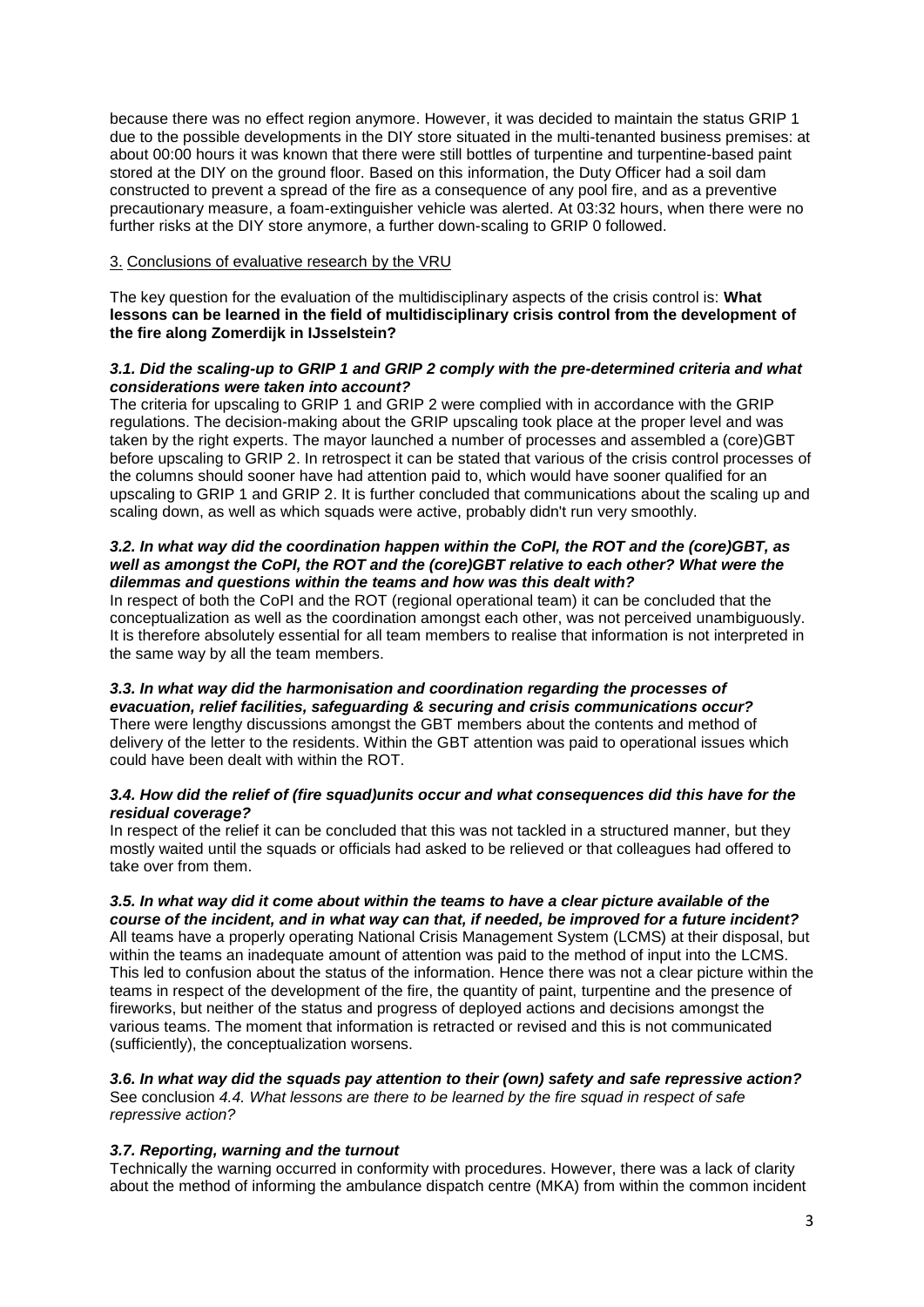room and about the warning of the  $2<sup>nd</sup>$  Advisor on Hazardous Substances (Dutch acronym is AGS)/MPL from the Regional Alarm Centre (RAC). This lack of clarity did not lead to major issues, but the confusion and delay that arose could have been avoided.

# *3.8. Crisis communication*

Finally, for the fire in IJsselstein it was investigated whether the communications process had accomplished providing clear and reliable information to the involved citizens about the fire, the measures to combat the fire and about action prospects. From the evaluation it appears that extensive crisis communications took place. The operational spokesperson twittered a great deal. In spite of this it is concluded that the advice to stay away from the smoke was inadequately communicated, not only to the residents but also to the own personnel.

# 4. Conclusions of the evaluative research by the Fire Service Academy

The key question for the investigation by the Fire Service Academy is: **What lessons can the fire brigade learn as a result of the fire that occurred along Zomerdijk in IJsselstein on 22 June 2013 pertaining to smoke control, deployment strategies according to the doctrine of the fire brigade, risk management and safe repressive action?**

#### *4.1. To what extent did the smoke development have an impact on the environment, were measures taken to contain the smoke dissipation, and what was the effect of those measures?*

In the first few hours of combating the fire the smoke development was still relatively contained. After the smoke development became more intense, an AGS had the measuring crew from the Warning and Reconnaissance Services (Dutch acronym is WVD) carry out measurements in the residential suburb. At various places in the suburb an increased concentration of carbon monoxide was discovered, the presence of increased concentrations of other combustion products was not ascertained. As far as is known the smoke did not lead to severe health problems for the neighbours other than itchiness to the eyes and throat. The measuring crew's secondary aim of importance was to allay the fears of the residents. In this a concession was made for their own safety (not to carry breathing apparatus) in order to 'reassure' the neighbours. The fact that the measuring results, other than an increased concentration of CO didn't show any further disconcerting values, does not mean that the situation is safe. For the enhancement of a plume rise it was decided after 14:00 hours not to spray water unduly onto the fire and not to 'precipitate' the smoke cloud with a screen of water. This decision seems to be a contradiction to the fact that the sprinkler was only switched off at 17:00 hours.

# *4.2. What lessons can the fire brigade learn in view of repressive deployment strategies from the doctrine of the fire brigade, and which dilemmas played a role in this?*

The tactics used by the fire brigade for the deployment can be entered into the quadrant model. In addition, for the deployment of the fire squad a couple of dilemmas came to the fore. The dilemmas are:

- With the actions that were rapidly started up  $-$  being an indoor deployment in the form of demolishing, extinguishing and ventilating – was there enough room to consider the merits of possible alternatives? Was there enough insight into the dangers of the indoor deployment for the deployed squad?
- For every deployment of the fire brigade with access to standard equipment, the chance of a contained fire development is very remote for an inaccessible and atypical fire. Although the long-term and varied indoor deployment, in a positive sense, can be considered as decisive, tenacious and inventive, it is questionable whether this risky indoor deployment is in proportion to the realistic deployment options at that point in time.
- The strategy followed is not explicitly mentioned and communicated. This has led to an obscure and therefore potentially dangerous situation.
- Various indications that evidenced a long-term and extensive fire were observed, but not interpreted as such. In psychological terms it is generally known that people are more inclined from a 'confirmation tendency' to pay more attention to information that confirms the theory and hence allow themselves to be influenced by this.
- Despite the indoor deployment being obstructed by the water from the activated sprinklers, there was a lengthy hesitation to switch off the sprinkler. The dilemma confirms the notion that for the repressive service on a national level, more knowledge is needed about the presence and operation of fire preventative measures.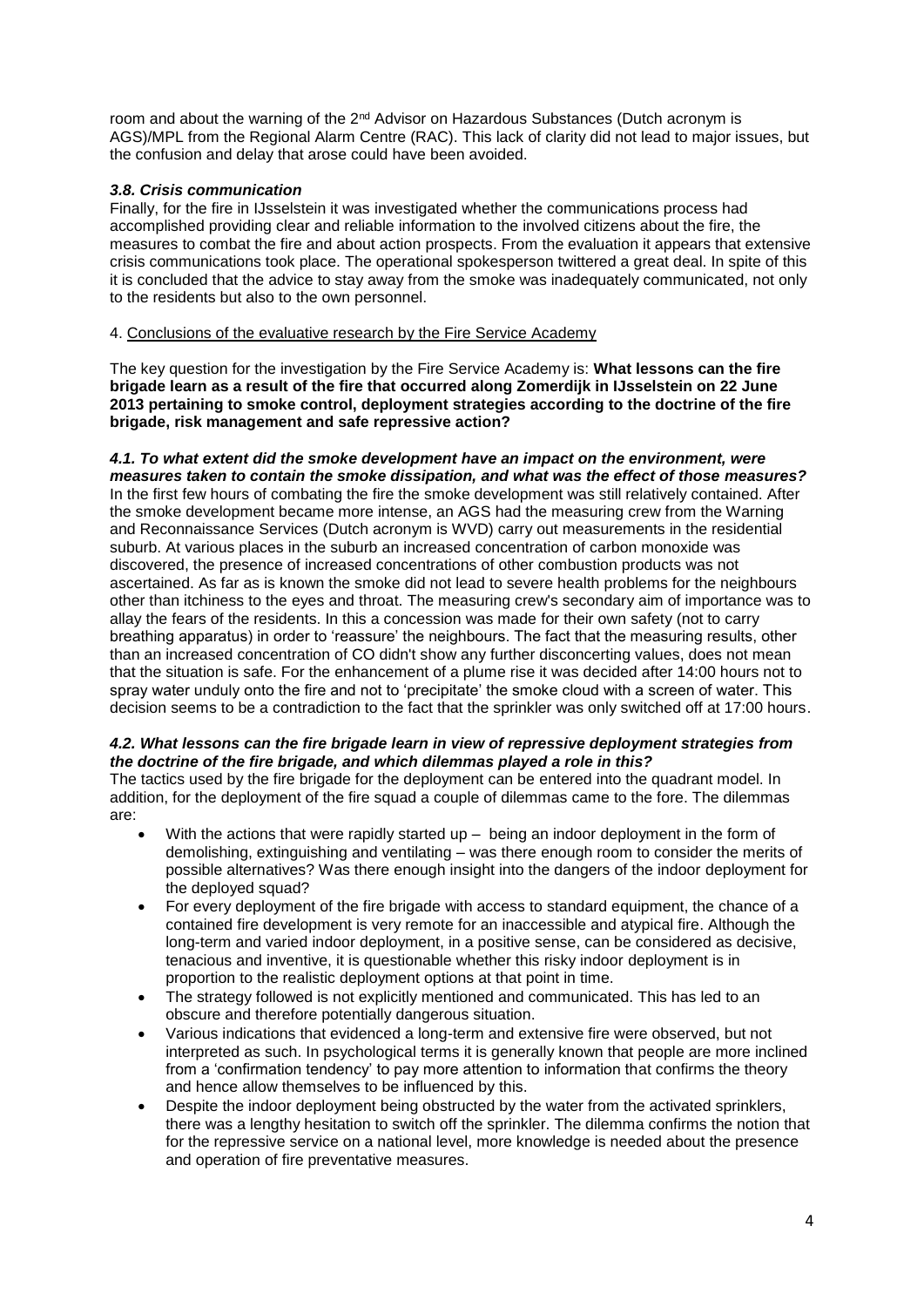For the repressive deployment, account was kept of the risk of fireworks being present or not, and repressive measures were taken in response to the commotion surrounding the unknown extent of the storage of turpentine bottles and turpentine-based paints. In hindsight, these time-consuming precautionary measures are not in proportion to the expected risk.

#### *4.3. What lessons can the fire brigade learn in view of risk management, and to what extent have the preventative facilities had an effect on the fire development and the repressive action?*

In view of the risk management and as regards the impact of preventative facilities, the lessons to be learned are shown below:

- At these premises a schedule of requirements (Dutch acronym is PvE) and the subsequent certification was carried out by the same inspectorate. In the Netherlands a large number of existing premises have been certified pursuant to the same system. That is why the safety regions would have to pay more attention to such risks.
- At this particular fire the seat of the fire was situated in the upper floor above the sprinklers. Within the current regulations (construction and sprinkler regulations) such a fire cannot always be prevented.
- Due to the connection between the existing part and the 'newly' built part being a problem, a lot more attention would have to be paid to this in the process of granting a permit for such connections.

# *4.4. What lessons are there to be learned by the fire brigade in respect of safe repressive action?*

As for the safe repressive action, the lessons to be learned are:

- Despite the extent of the fire and the exact location of the seat of the fire being unknown, as well as there being indications of a highly advanced fire, the squads made an extreme effort to be able to extinguish the fire. The urge to extinguish the fire has (in retrospect) led to a risky indoor deployment.
- Insufficient attention was paid to the relief process: squads and individuals themselves had requested to be relieved and the actual take-over sometimes meant waiting a long time. In view of 'safe repressive action' this is undesirable.
- Some people used more than two respiratory cylinders (self-contained breathing apparatus). In view of safe repressive action (heat build-up in this case) relief is recommended after two respiratory cylinders.
- At a complicated and complex fire in which many different squads are deployed, the proper sharing of crucial information is of vital importance. This happened to an insufficient degree at different times.
- The fact that the OVD of the Fire Brigade had to be available for the consultations with the CoPI, as well as for the commanding officers to which he was responsible, caused a major dilemma for him: this is a problem nationwide. Various safety regions have therefore adapted their upscaling procedures to such an extent that, on deployment of a CoPI, there will always be a Duty Officer available in the field.

# 5. Conclusions of the TBO evaluative research

# *5.1. What was the cause of the fire?*

The fire probably came about in the light wall construction in the men's changing room of the gym, as a result of brazing activities on the piping. The men's changing room was near the sauna on the first floor. Then the fire spread further via the timber upper floor.

# *5.2. What was the behaviour of the fire?*

When the fire brigade arrived it looked like it concerned a starting fire, because detection of the fire was signalled by a sprinkler and the fire squad arrived at the scene quickly. At the beginning of the afternoon it was observed that the fire raged across a large part of the interconnecting area. From the investigation into the cause of the fire it appeared afterwards that on arrival of the fire brigade, the fire had already spread for 17 hours in the interconnecting area of the upper floor.

# *5.3. What influence did the operational action by the fire squad have on the behaviour of the fire?*